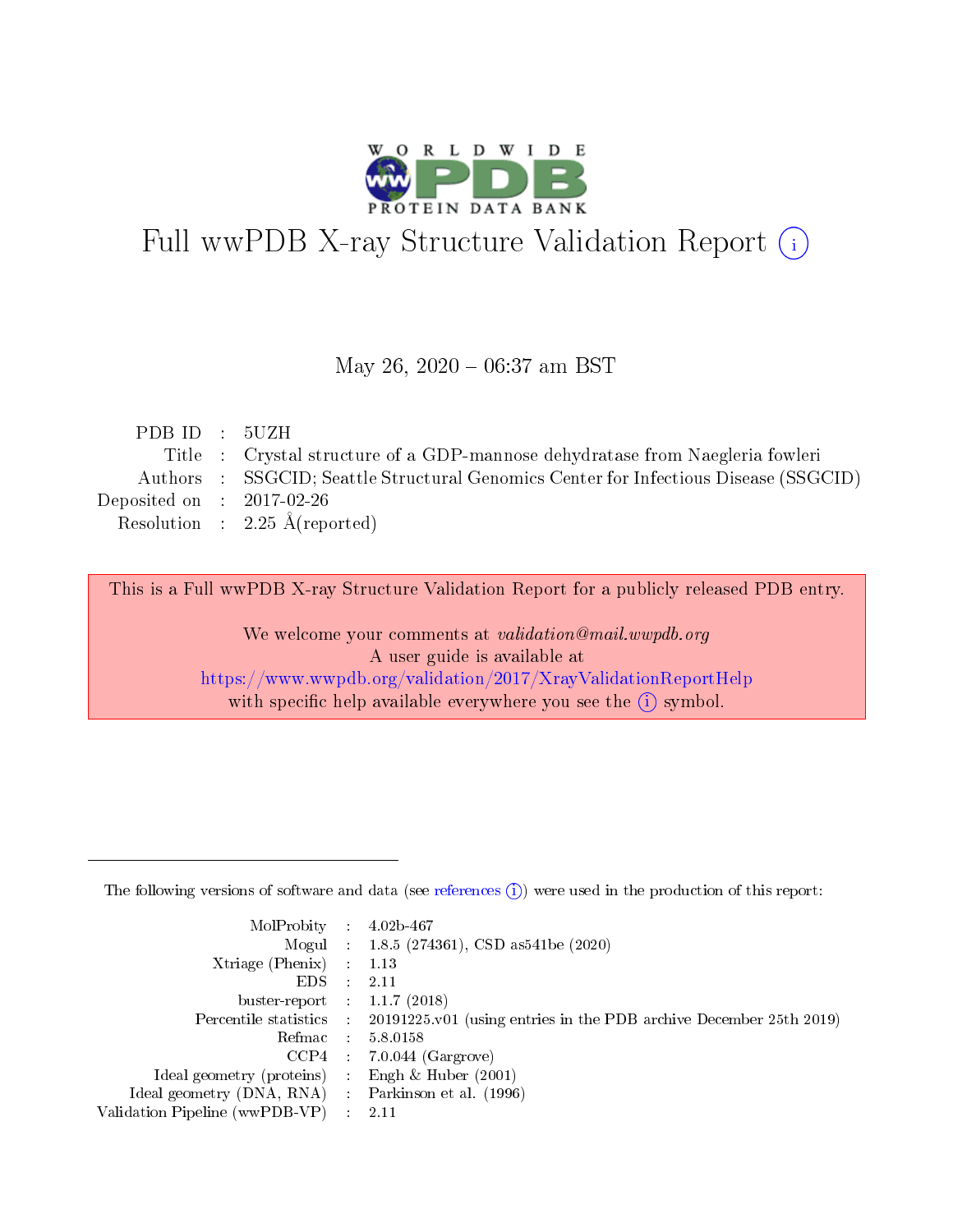# 1 [O](https://www.wwpdb.org/validation/2017/XrayValidationReportHelp#overall_quality)verall quality at a glance  $(i)$

The following experimental techniques were used to determine the structure: X-RAY DIFFRACTION

The reported resolution of this entry is 2.25 Å.

Percentile scores (ranging between 0-100) for global validation metrics of the entry are shown in the following graphic. The table shows the number of entries on which the scores are based.



| Metric                | Whole archive<br>$(\#\mathrm{Entries})$ | Similar resolution<br>$(\#\text{Entries},\,\text{resolution}\,\,\text{range}(\textup{\AA}))$ |
|-----------------------|-----------------------------------------|----------------------------------------------------------------------------------------------|
| $R_{free}$            | 130704                                  | $1377(2.26-2.26)$                                                                            |
| Clashscore            | 141614                                  | 1487 (2.26-2.26)                                                                             |
| Ramachandran outliers | 138981                                  | $1449$ $(2.\overline{26-2.26})$                                                              |
| Sidechain outliers    | 138945                                  | $1450(2.26-2.26)$                                                                            |
| RSRZ outliers         | 127900                                  | $1356(2.26-2.26)$                                                                            |

The table below summarises the geometric issues observed across the polymeric chains and their fit to the electron density. The red, orange, yellow and green segments on the lower bar indicate the fraction of residues that contain outliers for  $>=3, 2, 1$  and 0 types of geometric quality criteria respectively. A grey segment represents the fraction of residues that are not modelled. The numeric value for each fraction is indicated below the corresponding segment, with a dot representing fractions  $\epsilon=5\%$  The upper red bar (where present) indicates the fraction of residues that have poor fit to the electron density. The numeric value is given above the bar.

| Mol | $\cap$ hain | Length | Quality of chain |    |
|-----|-------------|--------|------------------|----|
|     | . .         | 345    | %<br>93%         | 7% |

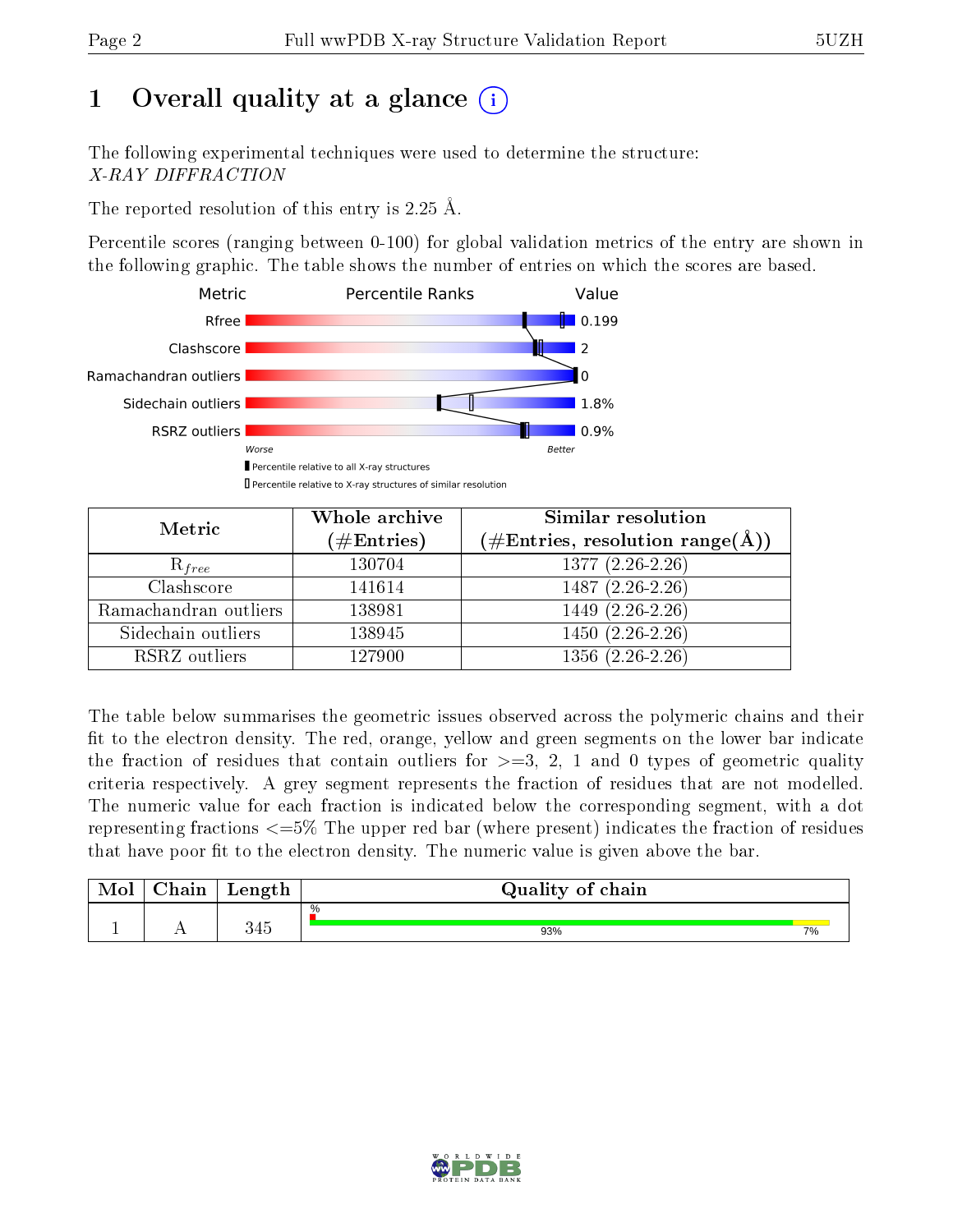# 2 Entry composition (i)

There are 6 unique types of molecules in this entry. The entry contains 2980 atoms, of which 0 are hydrogens and 0 are deuteriums.

In the tables below, the ZeroOcc column contains the number of atoms modelled with zero occupancy, the AltConf column contains the number of residues with at least one atom in alternate conformation and the Trace column contains the number of residues modelled with at most 2 atoms.

• Molecule 1 is a protein called NafoA.00085.b.

| Mol | Chain | Residues |                     |      | $\rm{Atoms}$ |     |  | $\text{ZeroOcc} \mid \text{AltConf} \mid$ | $\mid$ Trace $\mid$ |
|-----|-------|----------|---------------------|------|--------------|-----|--|-------------------------------------------|---------------------|
|     |       | 345      | $\rm Total$<br>2720 | 1746 | 468          | 494 |  |                                           |                     |

 Molecule 2 is GUANOSINE -5' -DIPHOSPHATE (three-letter code: GDP) (formula:  $C_{10}H_{15}N_5O_{11}P_2$ .



|  | Chain   Residues |             | $\rm{Atoms}$ |  | $ZeroOcc \   \ AltConf \  $ |  |
|--|------------------|-------------|--------------|--|-----------------------------|--|
|  |                  | Total C N O |              |  |                             |  |

 Molecule 3 is NADP NICOTINAMIDE-ADENINE-DINUCLEOTIDE PHOSPHATE (three-letter code: NAP) (formula:  $C_{21}H_{28}N_7O_{17}P_3$ ).

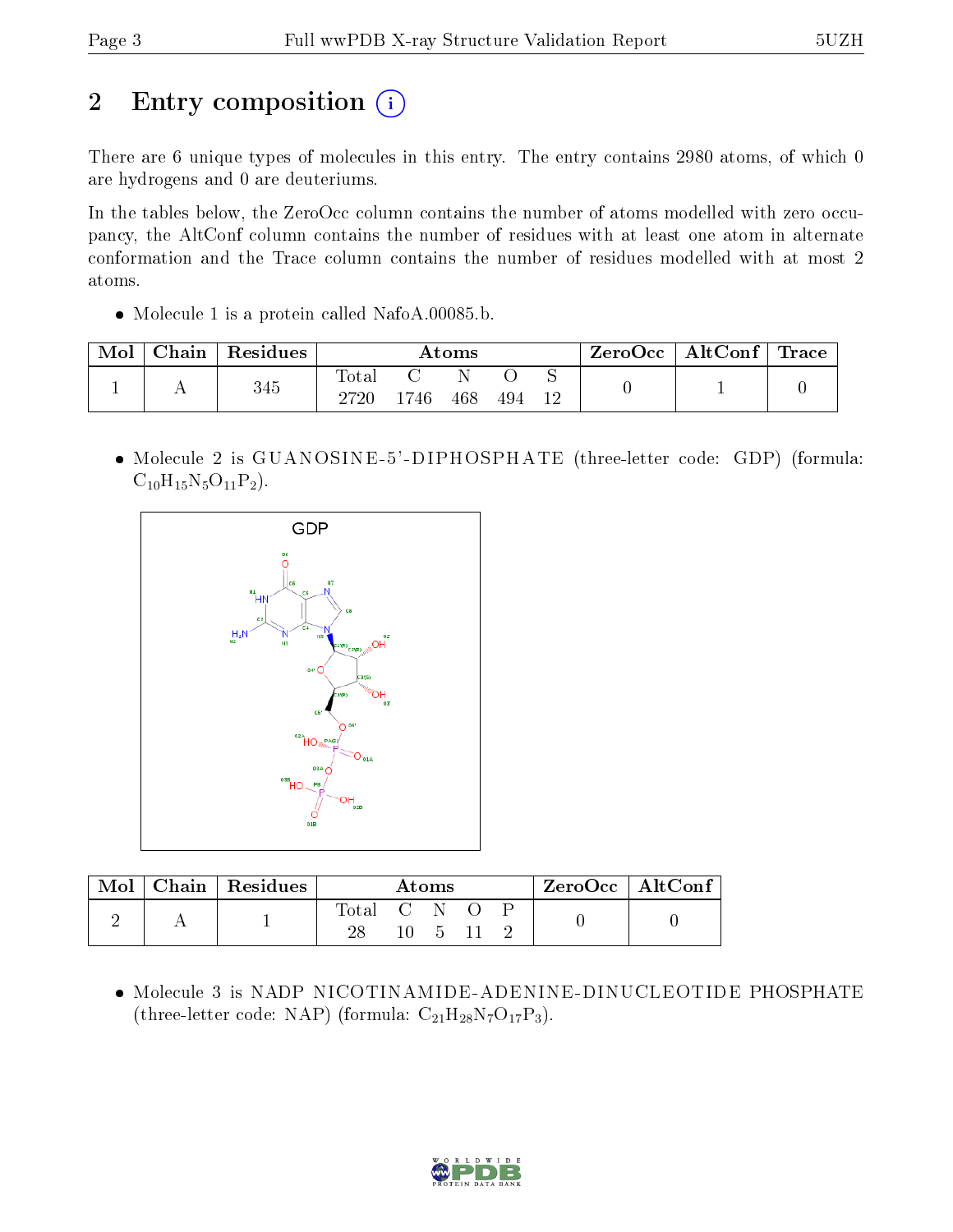

| Mol | Chain Residues |       |                     | Atoms |         | $ZeroOcc \   \ AltConf \  $ |  |
|-----|----------------|-------|---------------------|-------|---------|-----------------------------|--|
|     |                | Total | $\cdot$ C N $\cdot$ |       | 91 7 17 |                             |  |

 Molecule 4 is (4S)-2-METHYL-2,4-PENTANEDIOL (three-letter code: MPD) (formula:  $C_6H_{14}O_2$ .



|  | Mol   Chain   Residues | Atoms     | $ZeroOcc \   \ AltConf \  $ |
|--|------------------------|-----------|-----------------------------|
|  |                        | Total C O |                             |
|  |                        | Total C O |                             |

Continued on next page...

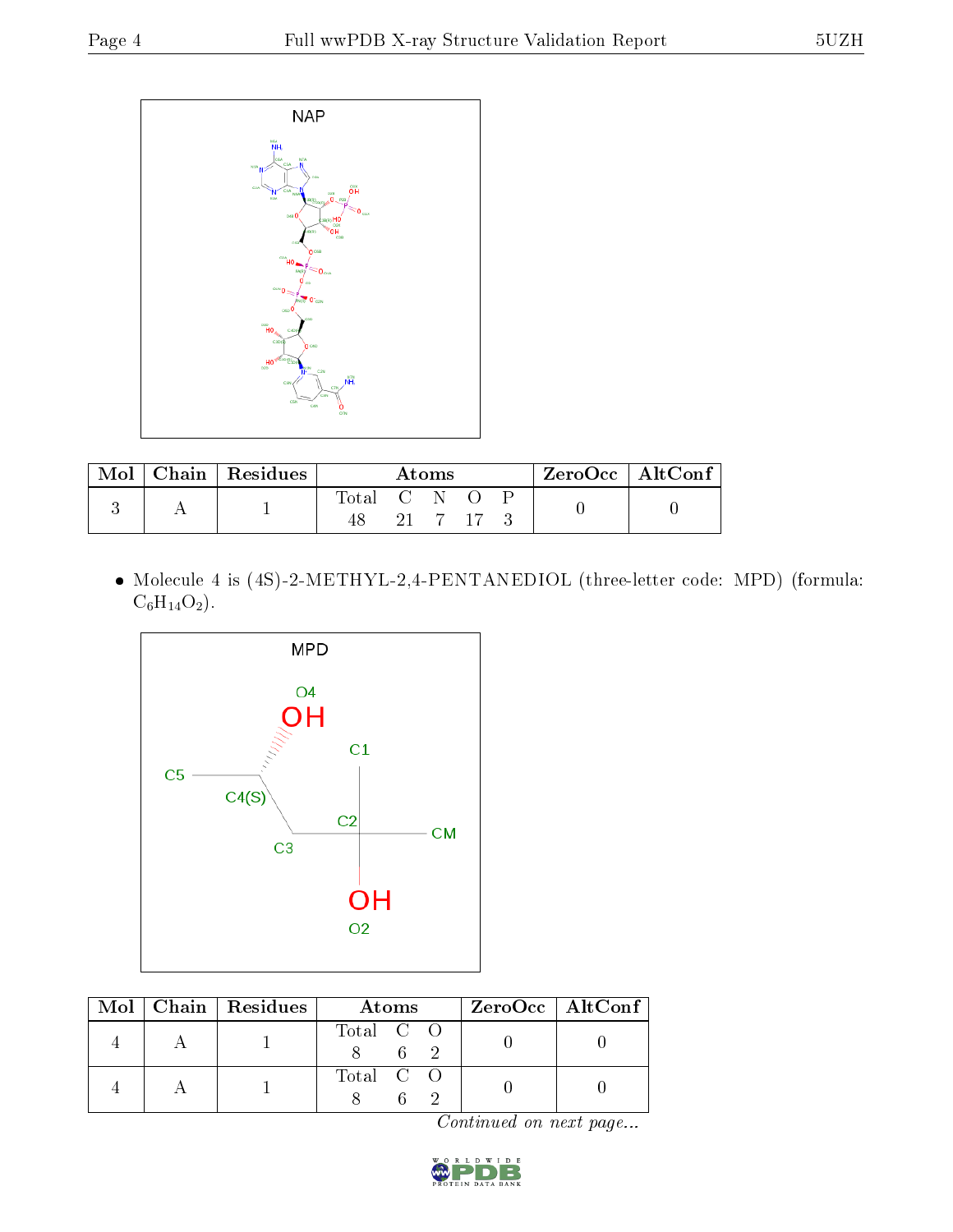Continued from previous page...

|  | $\parallel$ Mol $\parallel$ Chain $\parallel$ Residues $\parallel$ | Atoms   |  |  | ZeroOcc   AltConf |  |
|--|--------------------------------------------------------------------|---------|--|--|-------------------|--|
|  |                                                                    | Total C |  |  |                   |  |

Molecule 5 is CHLORIDE ION (three-letter code: CL) (formula: Cl).

|  | $\parallel$ Mol $\parallel$ Chain $\parallel$ Residues $\parallel$ | Atoms | ZeroOcc   AltConf |  |
|--|--------------------------------------------------------------------|-------|-------------------|--|
|  |                                                                    | Total |                   |  |

• Molecule 6 is water.

|  | $Mol$   Chain   Residues | Atoms               | $\mid$ ZeroOcc $\mid$ AltConf $\mid$ |  |
|--|--------------------------|---------------------|--------------------------------------|--|
|  | $158\,$                  | Total<br>159<br>159 |                                      |  |

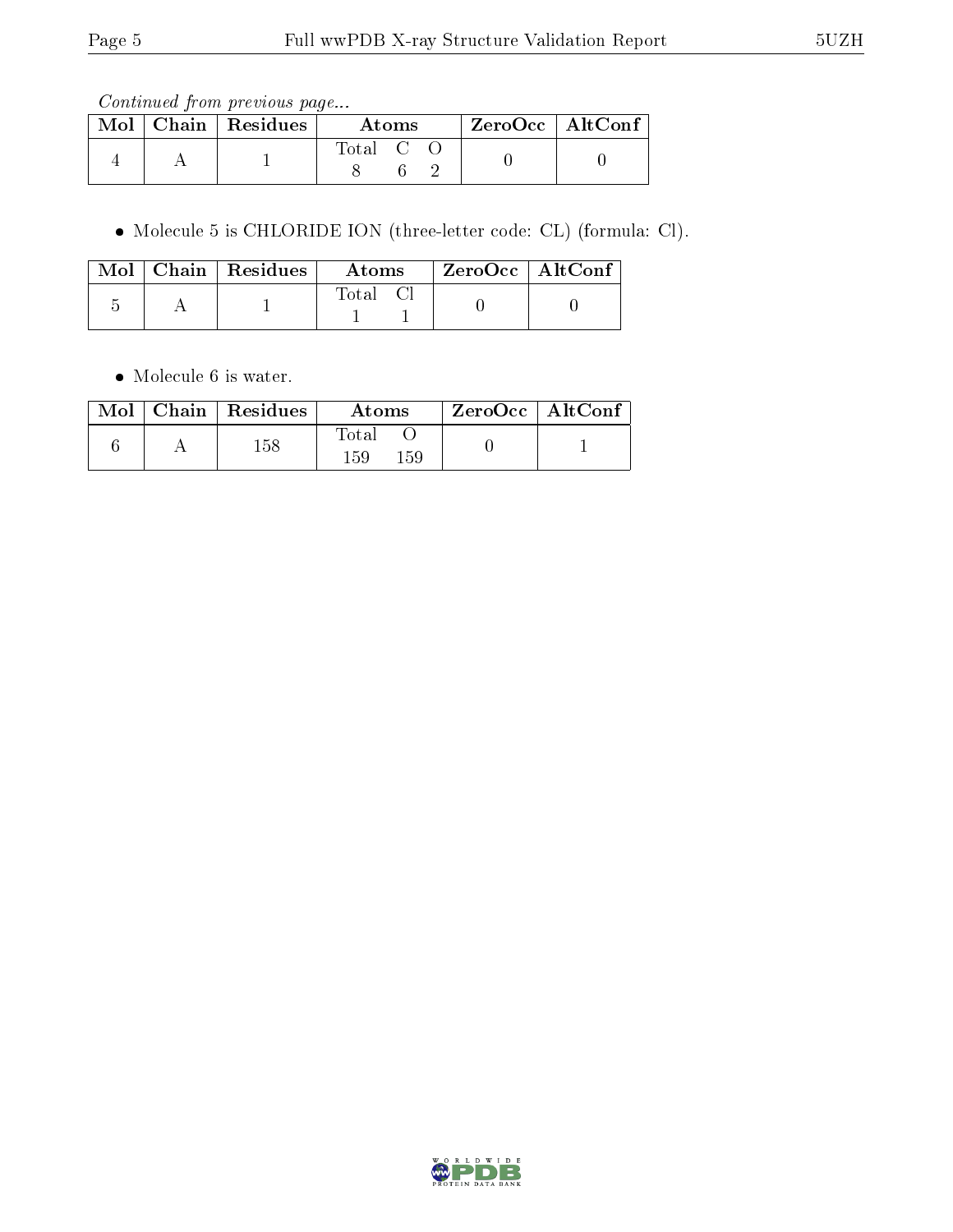## 3 Residue-property plots  $(i)$

These plots are drawn for all protein, RNA and DNA chains in the entry. The first graphic for a chain summarises the proportions of the various outlier classes displayed in the second graphic. The second graphic shows the sequence view annotated by issues in geometry and electron density. Residues are color-coded according to the number of geometric quality criteria for which they contain at least one outlier: green  $= 0$ , yellow  $= 1$ , orange  $= 2$  and red  $= 3$  or more. A red dot above a residue indicates a poor fit to the electron density (RSRZ  $> 2$ ). Stretches of 2 or more consecutive residues without any outlier are shown as a green connector. Residues present in the sample, but not in the model, are shown in grey.

 $7%$ 



• Molecule 1: NafoA.00085.b

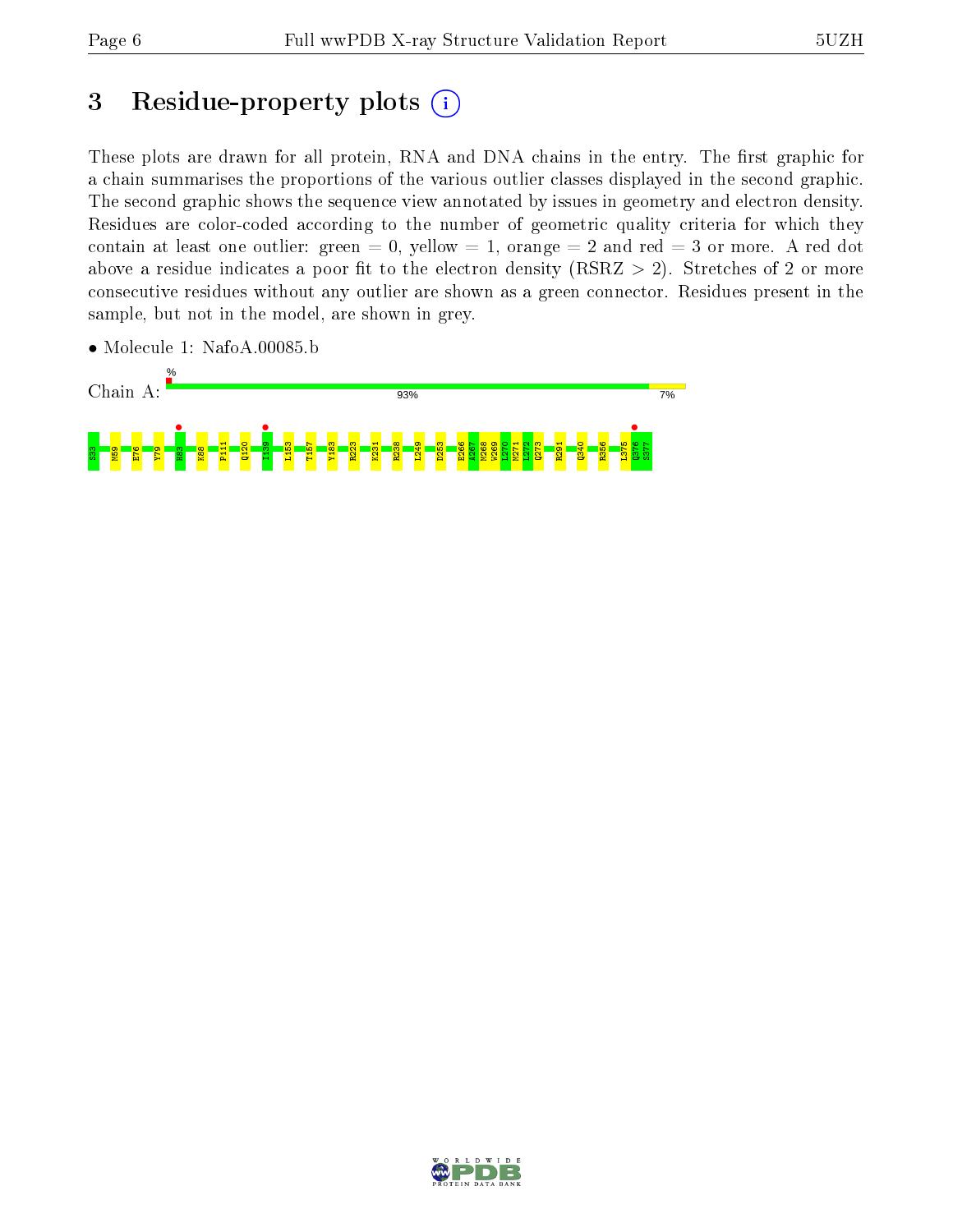# 4 Data and refinement statistics  $(i)$

| Property                                                             | Value                                           | Source     |
|----------------------------------------------------------------------|-------------------------------------------------|------------|
| $\overline{\text{Space}}$ group                                      | P 42 21 2                                       | Depositor  |
| Cell constants                                                       | 92.73Å<br>92.73Å<br>94.66Å                      |            |
| a, b, c, $\alpha$ , $\beta$ , $\gamma$                               | $90.00^\circ$<br>$90.00^\circ$<br>$90.00^\circ$ | Depositor  |
| Resolution $(\AA)$                                                   | $46.37 - 2.25$                                  | Depositor  |
|                                                                      | $46.37 - 2.25$                                  | <b>EDS</b> |
| % Data completeness                                                  | 99.9 (46.37-2.25)                               | Depositor  |
| (in resolution range)                                                | 99.9 (46.37-2.25)                               | <b>EDS</b> |
| $R_{merge}$                                                          | 0.07                                            | Depositor  |
|                                                                      | (Not available)                                 | Depositor  |
| $\frac{\overline{\mathrm{R}_{sym}}}{1}$                              | 4.82 (at $2.24\text{\AA}$ )                     | Xtriage    |
| Refinement program                                                   | PHENIX dev 2621                                 | Depositor  |
|                                                                      | 0.147, 0.199                                    | Depositor  |
| $R, R_{free}$                                                        | 0.147<br>0.199<br>$\sim$                        | DCC        |
| $R_{free}$ test set                                                  | 2004 reflections $(9.93\%)$                     | wwPDB-VP   |
| Wilson B-factor $(A^2)$                                              | 33.7                                            | Xtriage    |
| Anisotropy                                                           | 0.100                                           | Xtriage    |
| Bulk solvent $k_{sol}(e/\mathring{A}^3)$ , $B_{sol}(\mathring{A}^2)$ | $0.34$ , $51.2$                                 | <b>EDS</b> |
| L-test for twinning <sup>2</sup>                                     | $< L >$ = 0.50, $< L^2 >$ = 0.33                | Xtriage    |
|                                                                      | $0.017$ for $-h, l, k$                          |            |
| Estimated twinning fraction                                          | $0.006$ for $-l,-k,-h$                          | Xtriage    |
| $F_o, F_c$ correlation                                               | 0.97                                            | <b>EDS</b> |
| Total number of atoms                                                | 2980                                            | wwPDB-VP   |
| Average B, all atoms $(A^2)$                                         | 36.0                                            | wwPDB-VP   |

Xtriage's analysis on translational NCS is as follows: The largest off-origin peak in the Patterson function is  $4.75\%$  of the height of the origin peak. No significant pseudotranslation is detected.

<sup>&</sup>lt;sup>2</sup>Theoretical values of  $\langle |L| \rangle$ ,  $\langle L^2 \rangle$  for acentric reflections are 0.5, 0.333 respectively for untwinned datasets, and 0.375, 0.2 for perfectly twinned datasets.



<span id="page-6-1"></span><span id="page-6-0"></span><sup>1</sup> Intensities estimated from amplitudes.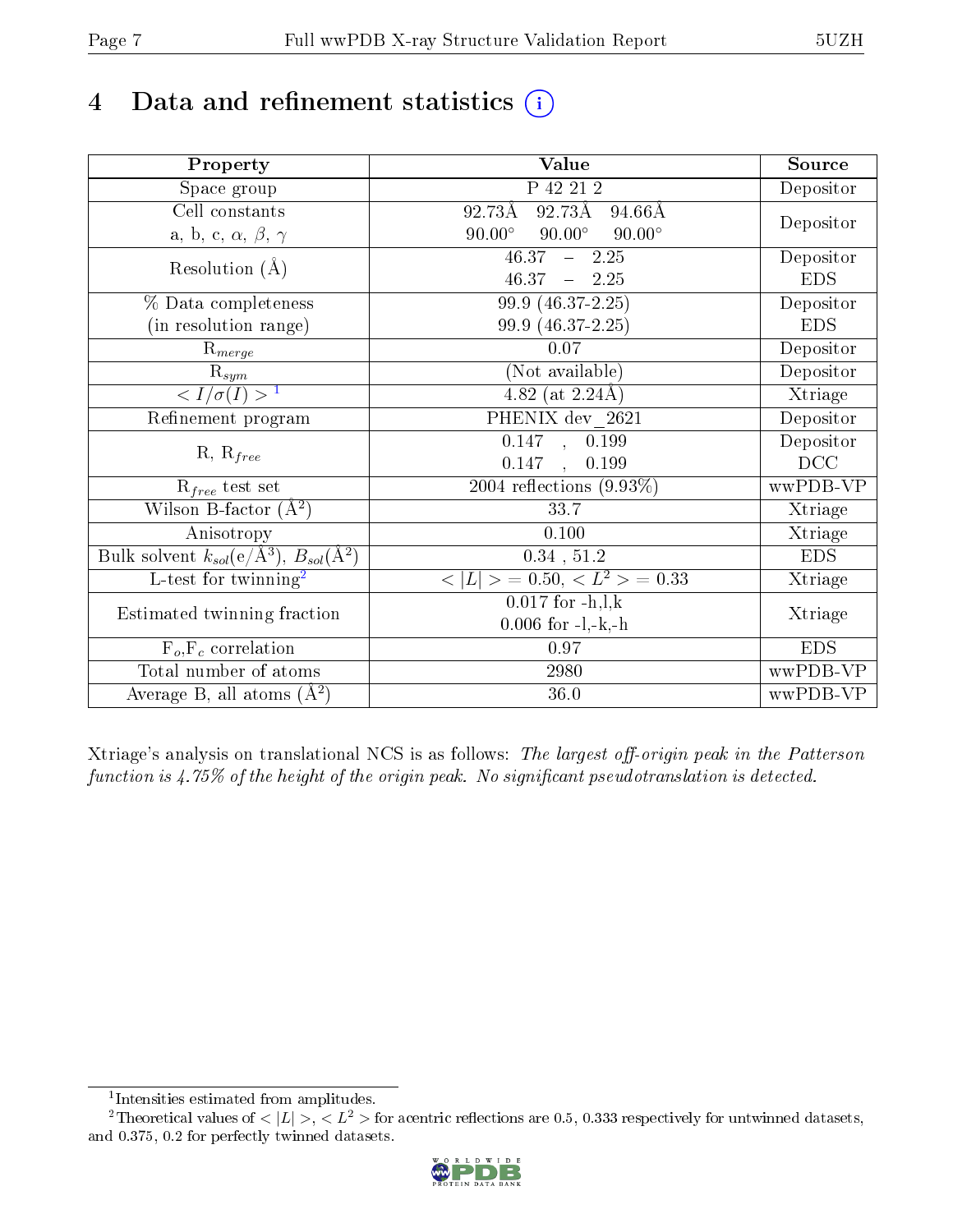# 5 Model quality  $(i)$

### 5.1 Standard geometry (i)

Bond lengths and bond angles in the following residue types are not validated in this section: GDP, NAP, MPD, CL

The Z score for a bond length (or angle) is the number of standard deviations the observed value is removed from the expected value. A bond length (or angle) with  $|Z| > 5$  is considered an outlier worth inspection. RMSZ is the root-mean-square of all Z scores of the bond lengths (or angles).

| $Mol$   Chain |      | Bond lengths                    | Bond angles |        |  |
|---------------|------|---------------------------------|-------------|--------|--|
|               |      | RMSZ $ #Z  > 5$ RMSZ $ #Z  > 5$ |             |        |  |
|               | 0.38 | 0/2782                          | 0.53        | 0/3770 |  |

There are no bond length outliers.

There are no bond angle outliers.

There are no chirality outliers.

There are no planarity outliers.

### 5.2 Too-close contacts  $(i)$

In the following table, the Non-H and H(model) columns list the number of non-hydrogen atoms and hydrogen atoms in the chain respectively. The H(added) column lists the number of hydrogen atoms added and optimized by MolProbity. The Clashes column lists the number of clashes within the asymmetric unit, whereas Symm-Clashes lists symmetry related clashes.

|  |      | Mol   Chain   Non-H   H(model)   H(added) |      | $Clashes$   Symm-Clashes |
|--|------|-------------------------------------------|------|--------------------------|
|  | 2720 |                                           | 2687 |                          |
|  | 28   |                                           |      |                          |
|  | 48   |                                           | 25   |                          |
|  |      |                                           | 42   |                          |
|  |      |                                           |      |                          |
|  | 159  |                                           |      |                          |
|  | 2980 |                                           | 2766 |                          |

The all-atom clashscore is defined as the number of clashes found per 1000 atoms (including hydrogen atoms). The all-atom clashscore for this structure is 2.

All (11) close contacts within the same asymmetric unit are listed below, sorted by their clash magnitude.

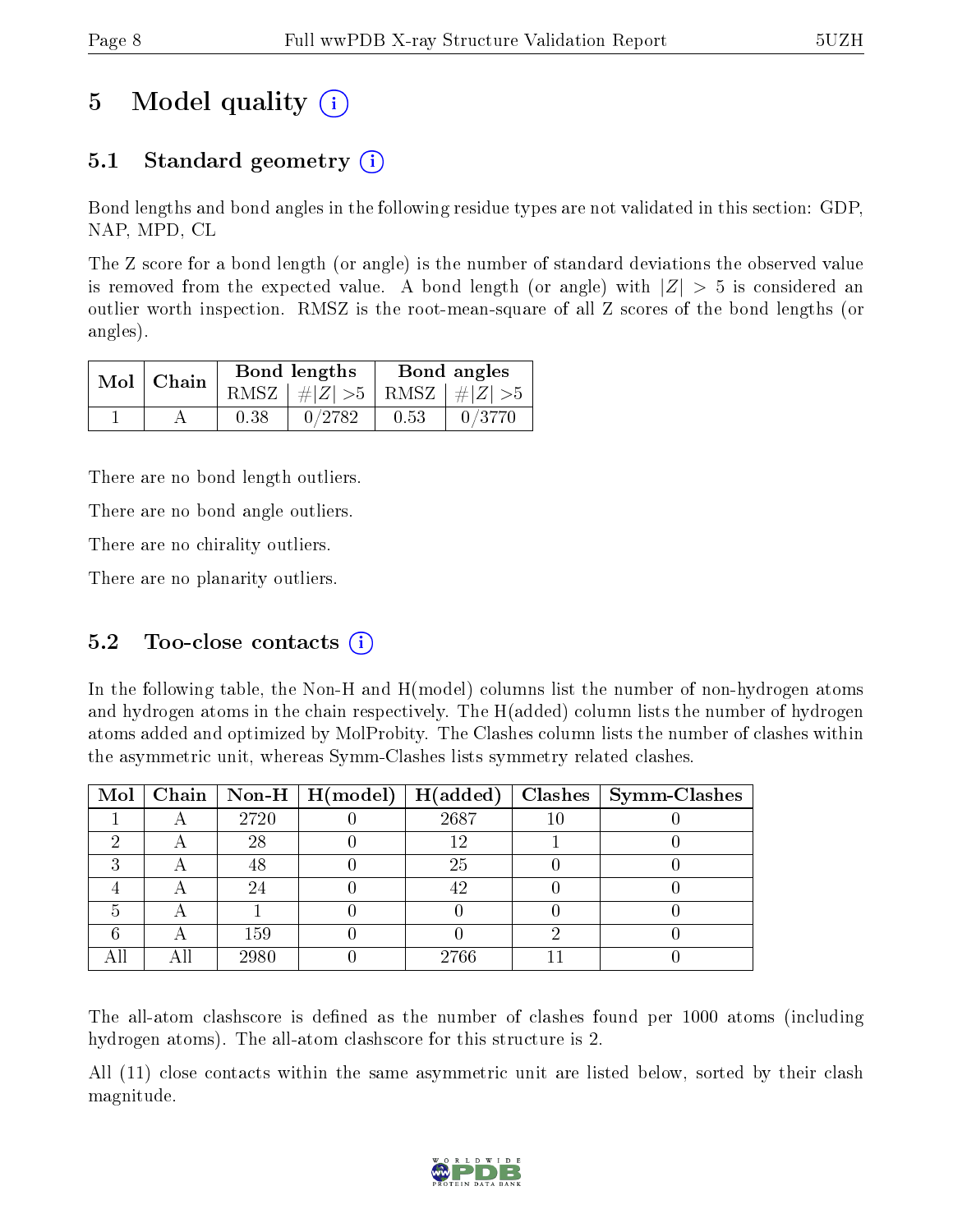| Atom-1                      | Atom-2               | Interatomic<br>distance $(\AA)$ | Clash<br>overlap $(A)$ |
|-----------------------------|----------------------|---------------------------------|------------------------|
| 1: A: 153: LEU: HB3         | 1: A:157:THR:HG23    | 1.68                            | 0.76                   |
| 1:A:253:ASP:OD2             | 1:A:291:ARG:NH1      | 2.17                            | 0.75                   |
| 1:A:111:PRO:O               | 1: A: 157: THR: HG22 | 2.01                            | 0.59                   |
| 1:A:231:LYS:HE2             | 1:A:249:LEU:HD23     | 1.93                            | 0.51                   |
| 1: A:340: GLN: HG2          | 6:A:599:HOH:O        | 2.14                            | 0.47                   |
| 1: A:59: MET:HA             | 1:A:88:LYS:HB3       | 1.96                            | 0.47                   |
| 1: A:269:TRP:O              | 1:A:273:GLN:HG2      | 2.17                            | 0.43                   |
| 1: A:76: GLU: HA            | 1:A:79:TYR:CE2       | 2.54                            | 0.42                   |
| 1: A:268:MET:HA             | 1: A:271: MET:HE3    | 2.02                            | 0.42                   |
| $2:A:401:G\overline{DP:PB}$ | 6: A:506: HOH:O      | 2.78                            | 0.41                   |
| 1:A:238[B]:ARG:HE           | 1: A:375: LEU: HD21  | 1.85                            | 0.41                   |

There are no symmetry-related clashes.

### 5.3 Torsion angles (i)

#### 5.3.1 Protein backbone (i)

In the following table, the Percentiles column shows the percent Ramachandran outliers of the chain as a percentile score with respect to all X-ray entries followed by that with respect to entries of similar resolution.

The Analysed column shows the number of residues for which the backbone conformation was analysed, and the total number of residues.

| $\mid$ Mol $\mid$ Chain | Analysed                                 |  | Favoured   Allowed   Outliers   Percentiles |
|-------------------------|------------------------------------------|--|---------------------------------------------|
|                         | $344/345$ (100\%)   335 (97\%)   9 (3\%) |  | 100 100                                     |

There are no Ramachandran outliers to report.

#### 5.3.2 Protein sidechains  $(i)$

In the following table, the Percentiles column shows the percent sidechain outliers of the chain as a percentile score with respect to all X-ray entries followed by that with respect to entries of similar resolution.

The Analysed column shows the number of residues for which the sidechain conformation was analysed, and the total number of residues.

| $\blacksquare$ Mol $\blacksquare$ Chain | Analysed                                |  | Rotameric   Outliers   Percentiles |
|-----------------------------------------|-----------------------------------------|--|------------------------------------|
|                                         | $281/295 (95\%)$   276 (98\%)   5 (2\%) |  | 68<br>$\blacksquare$ 59            |

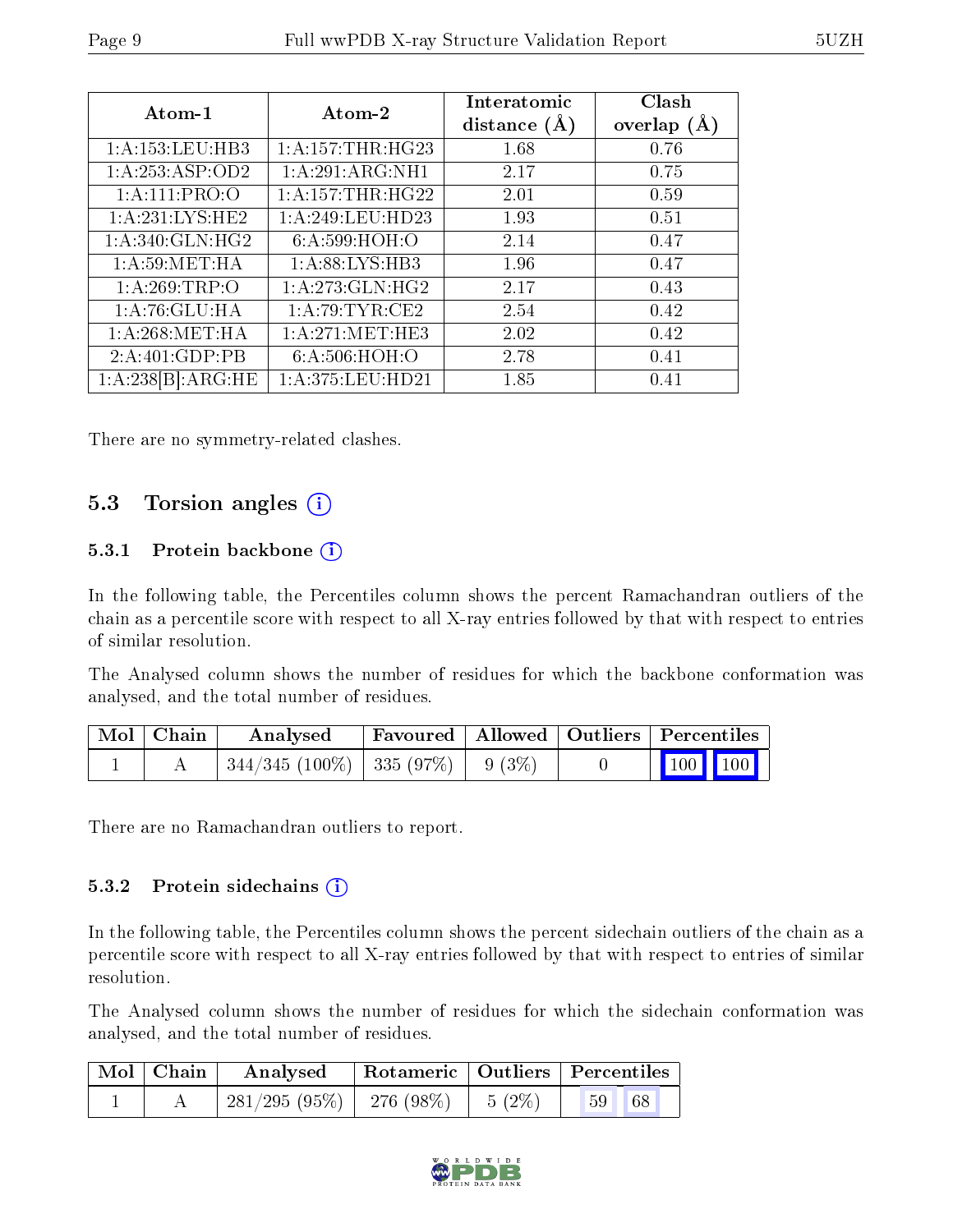All (5) residues with a non-rotameric sidechain are listed below:

| Mol | Chain | Res | Type       |
|-----|-------|-----|------------|
|     |       | 120 | <b>GLN</b> |
|     |       | 183 | TYR.       |
|     |       | 223 | $\rm{ARG}$ |
|     |       | 266 | GLU        |
|     |       | 356 | ARG        |

Some sidechains can be flipped to improve hydrogen bonding and reduce clashes. There are no such sidechains identified.

#### 5.3.3 RNA  $(i)$

There are no RNA molecules in this entry.

#### 5.4 Non-standard residues in protein, DNA, RNA chains (i)

There are no non-standard protein/DNA/RNA residues in this entry.

#### 5.5 Carbohydrates  $(i)$

There are no carbohydrates in this entry.

#### 5.6 Ligand geometry (i)

Of 6 ligands modelled in this entry, 1 is monoatomic - leaving 5 for Mogul analysis.

In the following table, the Counts columns list the number of bonds (or angles) for which Mogul statistics could be retrieved, the number of bonds (or angles) that are observed in the model and the number of bonds (or angles) that are defined in the Chemical Component Dictionary. The Link column lists molecule types, if any, to which the group is linked. The Z score for a bond length (or angle) is the number of standard deviations the observed value is removed from the expected value. A bond length (or angle) with  $|Z| > 2$  is considered an outlier worth inspection. RMSZ is the root-mean-square of all Z scores of the bond lengths (or angles).

| Mol            | Type       | Chain | Res | Link |          | Bond lengths |             |          | Bond angles |             |
|----------------|------------|-------|-----|------|----------|--------------|-------------|----------|-------------|-------------|
|                |            |       |     |      | Counts   | RMSZ         | # $ Z  > 2$ | Counts   | RMSZ        | # $ Z  > 2$ |
| 4              | <b>MPD</b> |       | 403 |      | 7,7,7    | 0.34         |             | 9,10,10  | 0.37        |             |
| $\overline{4}$ | <b>MPD</b> | А     | 405 |      | 7,7,7    | 0.30         |             | 9,10,10  | 0.97        | $1(11\%)$   |
| 3              | <b>NAP</b> | А     | 402 |      | 45,52,52 | 0.68         | (2%)        | 56,80,80 | 0.72        | $1(1\%)$    |
| $\overline{2}$ | GDP        | А     | 401 |      | 24,30,30 | 1.12         | $2(8\%)$    | 31,47,47 | 1.99        | 6(19%)      |
| 4              | <b>MPD</b> |       | 404 |      | 7,7,7    | 0.31         |             | 9,10,10  | 0.22        |             |

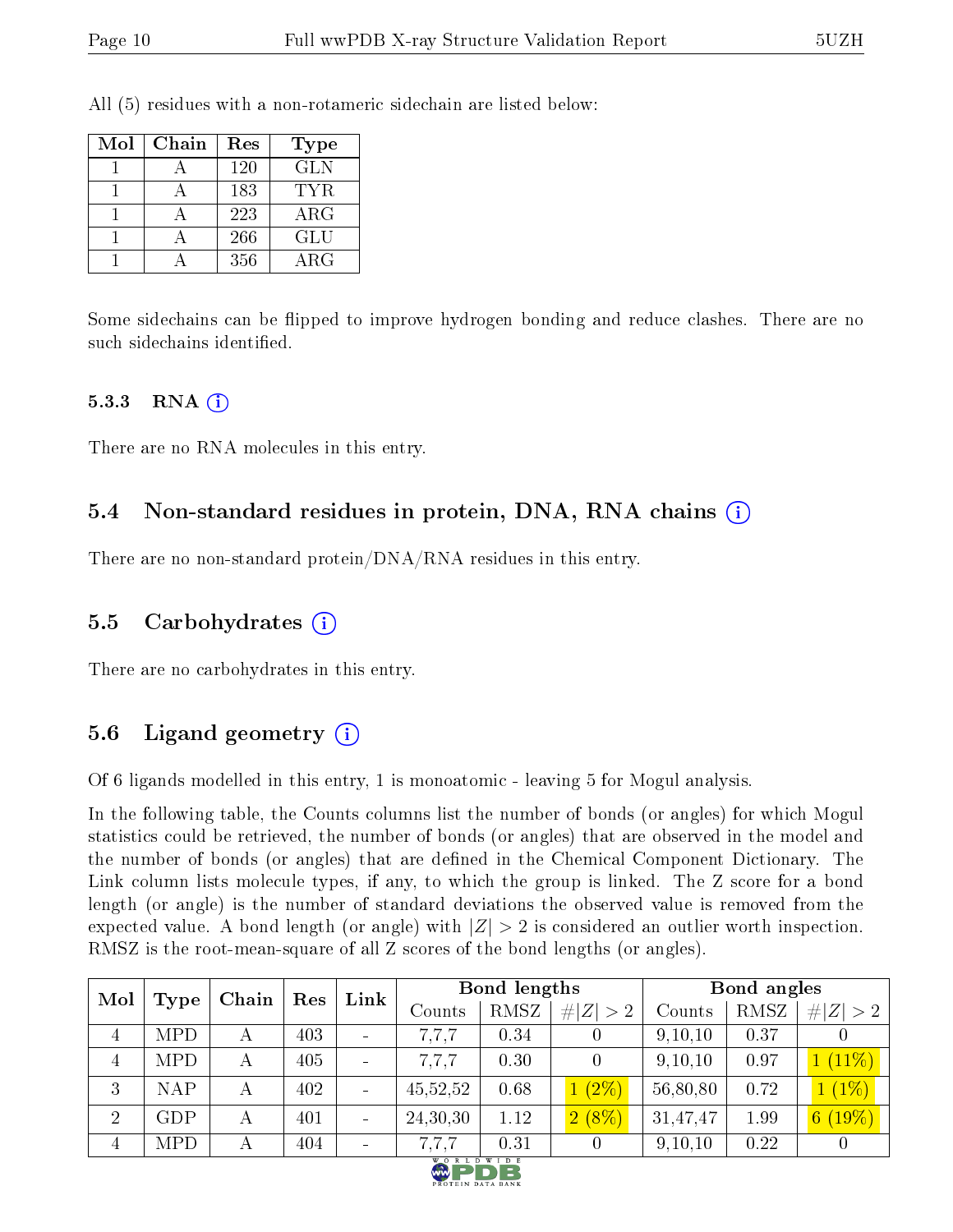In the following table, the Chirals column lists the number of chiral outliers, the number of chiral centers analysed, the number of these observed in the model and the number defined in the Chemical Component Dictionary. Similar counts are reported in the Torsion and Rings columns. '-' means no outliers of that kind were identified.

| Mol | <b>Type</b> | Chain | Res | Link | Chirals | <b>Torsions</b> | Rings   |
|-----|-------------|-------|-----|------|---------|-----------------|---------|
|     | <b>MPD</b>  |       | 403 |      |         | 1/5/5/5         |         |
|     | <b>MPD</b>  |       | 405 |      |         | 4/5/5/5         |         |
| 3   | <b>NAP</b>  | А     | 402 |      |         | 6/31/67/67      | 0/5/5/5 |
|     | <b>GDP</b>  |       | 401 |      |         | 3/12/32/32      | 0/3/3/3 |
|     | <b>MPD</b>  |       | 404 |      |         | /5/5/5          |         |

All (3) bond length outliers are listed below:

| Mol |     | Chain   Res   Type | Atoms     | 7     | Observed $(A)$ | $ $ Ideal $(A)$ |
|-----|-----|--------------------|-----------|-------|----------------|-----------------|
|     |     | GDP                | $C6-C5$   | 3.52  |                | -4 I            |
|     | 402 | NAP                | $P2B-O2B$ | -3.07 | $1.65\,$       | $1.59\,$        |
|     |     | 7D P               | C5-C4     | 2.42  |                | .40             |

All (8) bond angle outliers are listed below:

| Mol            | Chain | Res | Type       | Atoms       | $Z_{\rm}$ | Observed $\binom{o}{c}$ | $Ideal(^o)$ |
|----------------|-------|-----|------------|-------------|-----------|-------------------------|-------------|
| $\overline{2}$ | А     | 401 | GDP        | $C2-N3-C4$  | 5.55      | 121.69                  | 115.36      |
| 2              | А     | 401 | GDP        | $C6-C5-C4$  | $-4.31$   | 116.68                  | 120.80      |
| 2              | А     | 401 | GDP        | $N3-C2-N1$  | $-4.10$   | 121.76                  | 127.22      |
| $\overline{2}$ | А     | 401 | <b>GDP</b> | $C6-N1-C2$  | 3.99      | 122.27                  | 115.93      |
| 2              | А     | 401 | GDP        | $C5-C6-N1$  | $-3.46$   | 118.70                  | 123.43      |
| 4              | А     | 405 | <b>MPD</b> | $CM-C2-C1$  | $-2.75$   | 104.84                  | 110.57      |
| $\overline{2}$ | А     | 401 | <b>GDP</b> | PA-O3A-PB   | $-2.45$   | 124.43                  | 132.83      |
| 3              | А     | 402 | NAP        | C5A-C6A-N6A | 2.22      | 123.73                  | 120.35      |

There are no chirality outliers.

All (15) torsion outliers are listed below:

| Mol | Chain | Res | <b>Type</b> | Atoms                                                               |
|-----|-------|-----|-------------|---------------------------------------------------------------------|
| 3   | А     | 402 | <b>NAP</b>  | O4D-C1D-N1N-C2N                                                     |
| 3   | А     | 402 | <b>NAP</b>  | $O4D-ClD-N1N- C6N$                                                  |
| 3   | А     | 402 | <b>NAP</b>  | C <sub>2</sub> D-C <sub>1</sub> D-N <sub>1</sub> N-C <sub>6</sub> N |
| 2   | А     | 401 | <b>GDP</b>  | PA-O3A-PB-O3B                                                       |
| 2   | А     | 401 | <b>GDP</b>  | PB-O3A-PA-O5'                                                       |
| 4   | А     | 405 | <b>MPD</b>  | C <sub>2</sub> -C <sub>3</sub> -C <sub>4</sub> -C <sub>5</sub>      |
| 4   | А     | 405 | <b>MPD</b>  | $CM$ -C <sub>2</sub> -C <sub>3</sub> -C <sub>4</sub>                |
|     |       | 404 | MPD         | $C1-C2-C3-C4$                                                       |

Continued on next page...

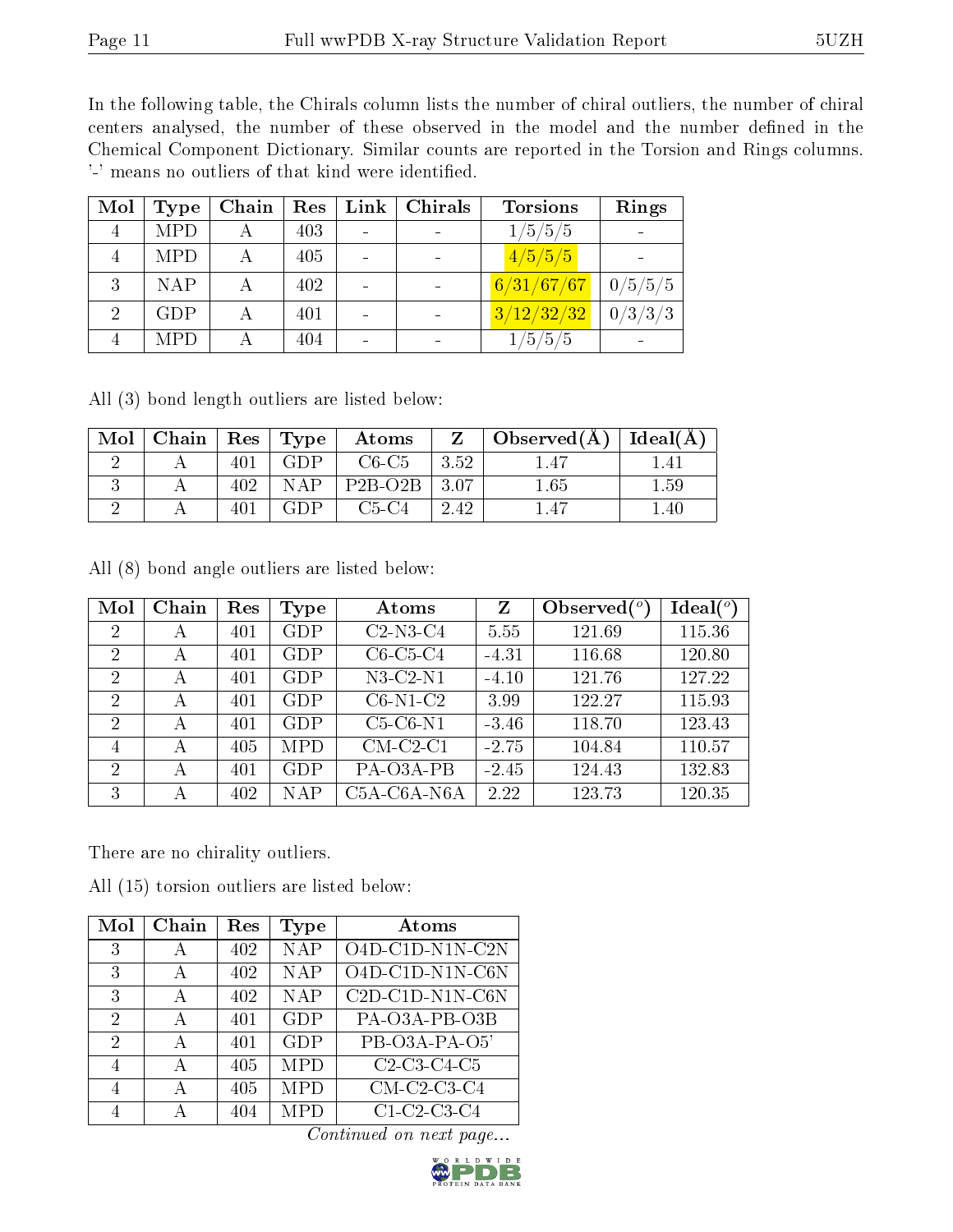| Mol | Chain | $\operatorname{Res}% \left( \mathcal{N}\right) \equiv\operatorname{Res}(\mathcal{N}_{0})\cap\mathcal{N}_{1}$ | Type       | Atoms                                                          |
|-----|-------|--------------------------------------------------------------------------------------------------------------|------------|----------------------------------------------------------------|
| 2   | А     | 401                                                                                                          | <b>GDP</b> | PA-O3A-PB-O1B                                                  |
| 3   |       | 402                                                                                                          | <b>NAP</b> | $O4B-C4B-C5B-O5B$                                              |
| 4   |       | 405                                                                                                          | <b>MPD</b> | O <sub>2</sub> -C <sub>2</sub> -C <sub>3</sub> -C <sub>4</sub> |
| 3   |       | 402                                                                                                          | <b>NAP</b> | $C2B-O2B-P2B-O2X$                                              |
| 3   |       | 402                                                                                                          | <b>NAP</b> | $C2D- C1D- N1N- C2N$                                           |
| 4   |       | 403                                                                                                          | <b>MPD</b> | $C2-C3-C4-C5$                                                  |
|     |       | 405                                                                                                          | MPD        | $C2-C3-C4-O4$                                                  |

Continued from previous page...

There are no ring outliers.

1 monomer is involved in 1 short contact:

|  |                            | Mol   Chain   Res   Type   Clashes   Symm-Clashes |
|--|----------------------------|---------------------------------------------------|
|  | $\pm 401 \pm \text{GDP}$ . |                                                   |

The following is a two-dimensional graphical depiction of Mogul quality analysis of bond lengths, bond angles, torsion angles, and ring geometry for all instances of the Ligand of Interest. In addition, ligands with molecular weight > 250 and outliers as shown on the validation Tables will also be included. For torsion angles, if less then 5% of the Mogul distribution of torsion angles is within 10 degrees of the torsion angle in question, then that torsion angle is considered an outlier. Any bond that is central to one or more torsion angles identified as an outlier by Mogul will be highlighted in the graph. For rings, the root-mean-square deviation (RMSD) between the ring in question and similar rings identified by Mogul is calculated over all ring torsion angles. If the average RMSD is greater than 60 degrees and the minimal RMSD between the ring in question and any Mogul-identified rings is also greater than 60 degrees, then that ring is considered an outlier. The outliers are highlighted in purple. The color gray indicates Mogul did not find sufficient equivalents in the CSD to analyse the geometry.

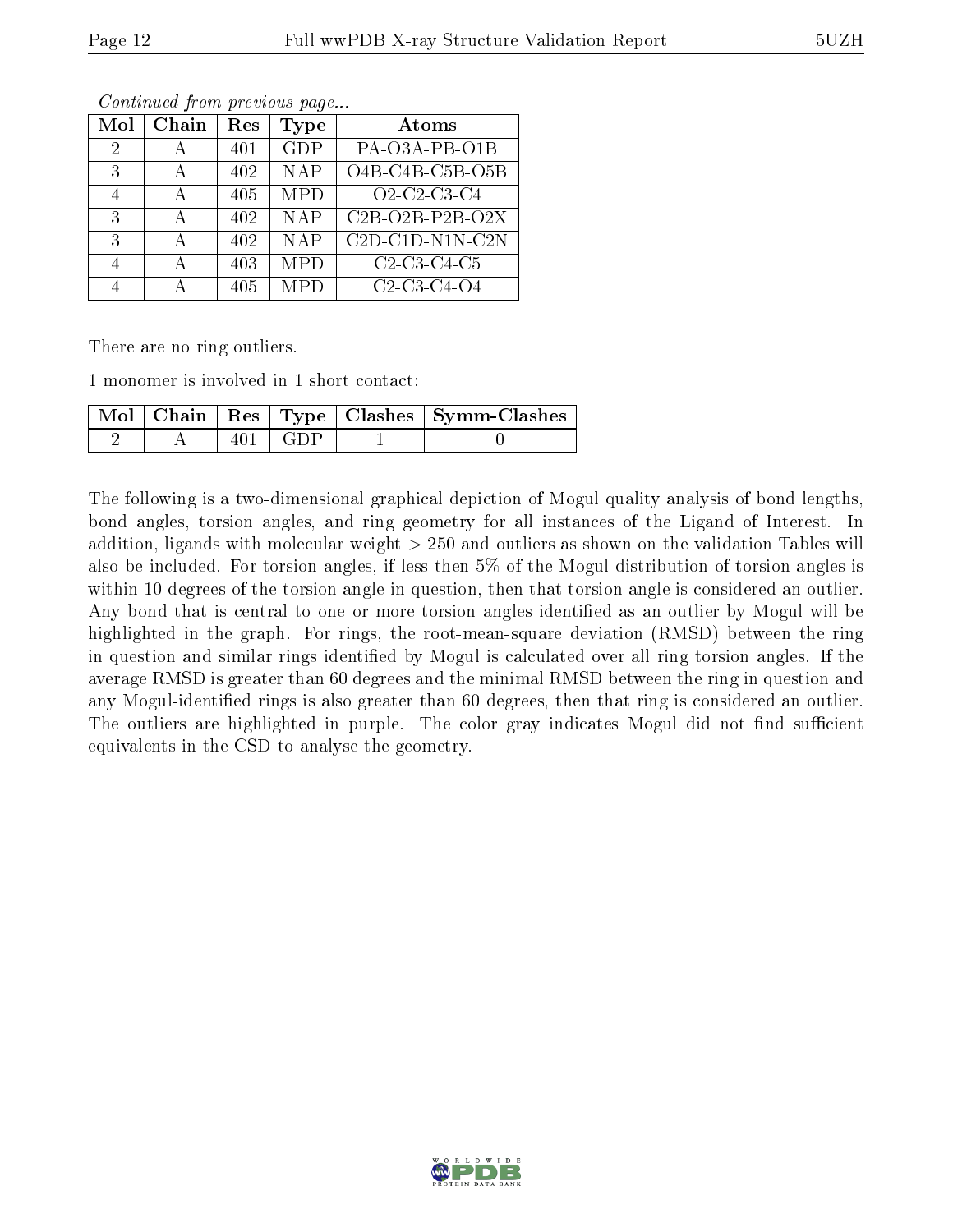

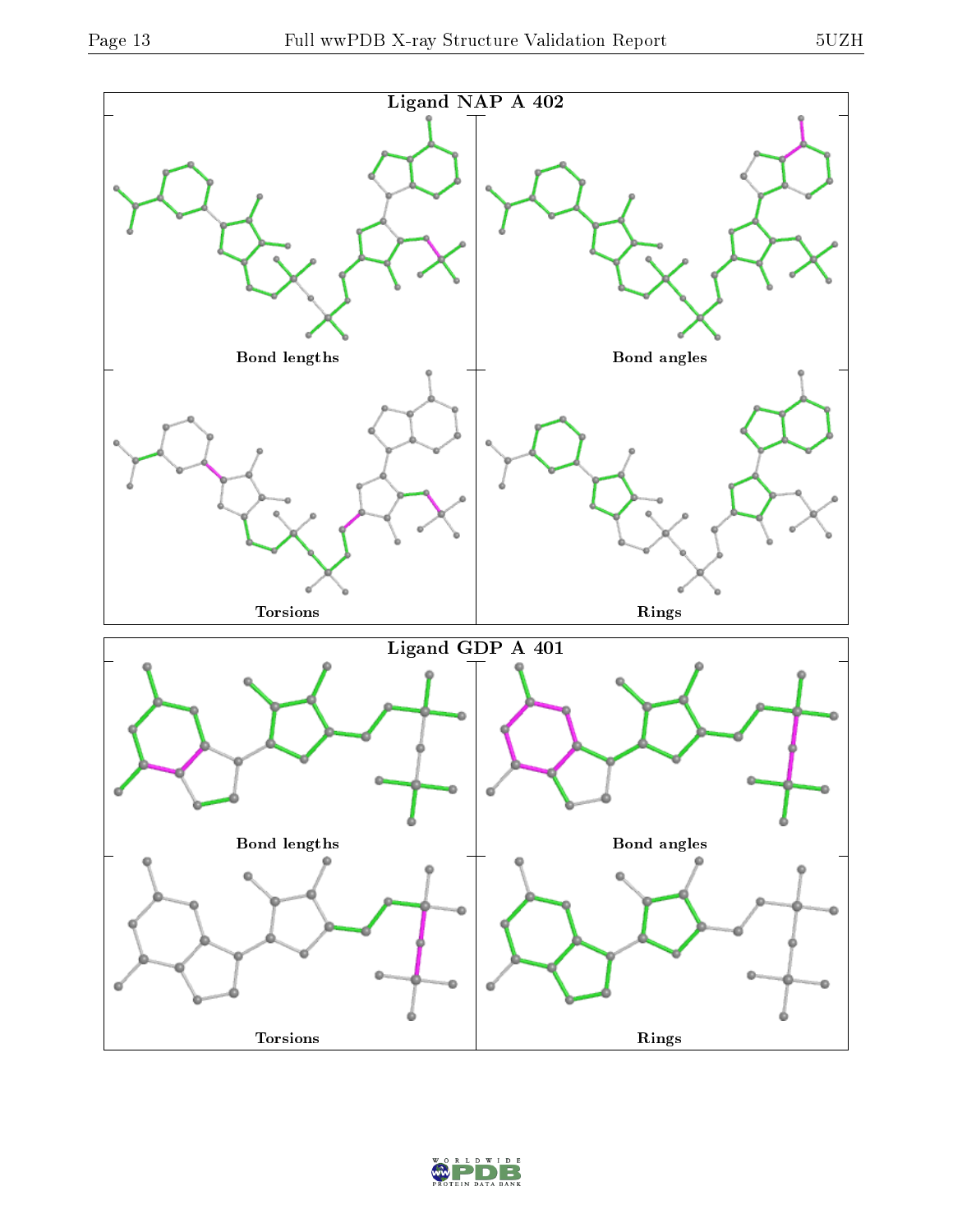## 5.7 [O](https://www.wwpdb.org/validation/2017/XrayValidationReportHelp#nonstandard_residues_and_ligands)ther polymers (i)

There are no such residues in this entry.

## 5.8 Polymer linkage issues (i)

There are no chain breaks in this entry.

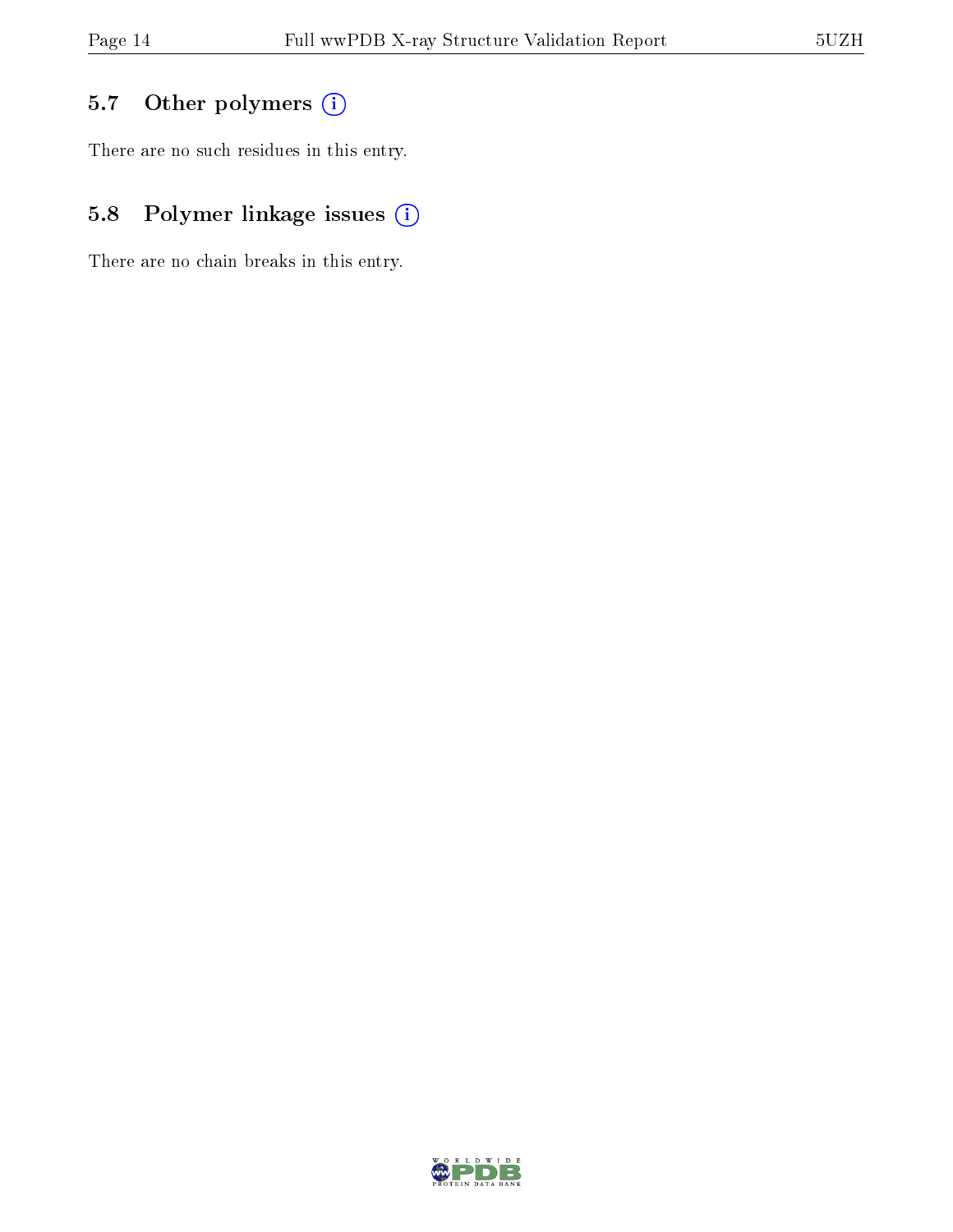## 6 Fit of model and data  $\left( \cdot \right)$

### 6.1 Protein, DNA and RNA chains (i)

In the following table, the column labelled  $#RSRZ>2'$  contains the number (and percentage) of RSRZ outliers, followed by percent RSRZ outliers for the chain as percentile scores relative to all X-ray entries and entries of similar resolution. The OWAB column contains the minimum, median,  $95<sup>th</sup>$  percentile and maximum values of the occupancy-weighted average B-factor per residue. The column labelled  $Q < 0.9$  lists the number of (and percentage) of residues with an average occupancy less than 0.9.

| Mol Chain | Analysed                    | $\#\text{RSRZ}\text{>2}$<br>${ <\hspace{-1.5pt}{\mathrm{RSRZ}} \hspace{-1.5pt}>}$ |                                                                                                      | $\mid$ OWAB(Å <sup>2</sup> ) $\mid$ Q<0.9 |  |
|-----------|-----------------------------|-----------------------------------------------------------------------------------|------------------------------------------------------------------------------------------------------|-------------------------------------------|--|
|           | $\mid 345/345~(100\%) \mid$ | $-0.52$                                                                           | $\begin{array}{ c c c c c c c c } \hline 3 & (0\%) & 84 & 85 & 23, 34, 53, 85 \\ \hline \end{array}$ |                                           |  |

All (3) RSRZ outliers are listed below:

| Mol | Chain | $\vert$ Res | Type              | <b>RSRZ</b> |
|-----|-------|-------------|-------------------|-------------|
|     |       | 139         | 41.E              | $2.6\,$     |
|     |       | 83          | НIS               | 2.5         |
|     |       | 376         | $\Gamma$ $\Gamma$ |             |

### 6.2 Non-standard residues in protein, DNA, RNA chains  $(i)$

There are no non-standard protein/DNA/RNA residues in this entry.

### 6.3 Carbohydrates (i)

There are no carbohydrates in this entry.

### 6.4 Ligands  $(i)$

In the following table, the Atoms column lists the number of modelled atoms in the group and the number defined in the chemical component dictionary. The B-factors column lists the minimum, median,  $95<sup>th</sup>$  percentile and maximum values of B factors of atoms in the group. The column labelled  $Q< 0.9$  lists the number of atoms with occupancy less than 0.9.

| Mol | Type       | Chain | $\operatorname{Res}% \left( \mathcal{N}\right) \equiv\operatorname{Res}(\mathcal{N}_{0})\left( \mathcal{N}_{0}\right) ^{2}$ | Atoms | $_{\rm RSCC}$ | <b>RSR</b> | $B$ -factors $(A^2)$ | Q <sub>0.9</sub> |
|-----|------------|-------|-----------------------------------------------------------------------------------------------------------------------------|-------|---------------|------------|----------------------|------------------|
|     | <b>MPD</b> |       | 403                                                                                                                         | 8/8   | 0.87          | 0.18       | 40,50,52,56          |                  |
|     |            |       | 406                                                                                                                         |       | 0.89          | 0.10       | 71,71,71,71          |                  |
|     | <b>MPD</b> |       | 405                                                                                                                         | 8/8   | 0.92          | 0.35       | 56,60,63,63          |                  |
|     | MPD        |       | 404                                                                                                                         | 8/8   | 0.94          | 0.17       | 39, 53, 58, 65       |                  |

Continued on next page...

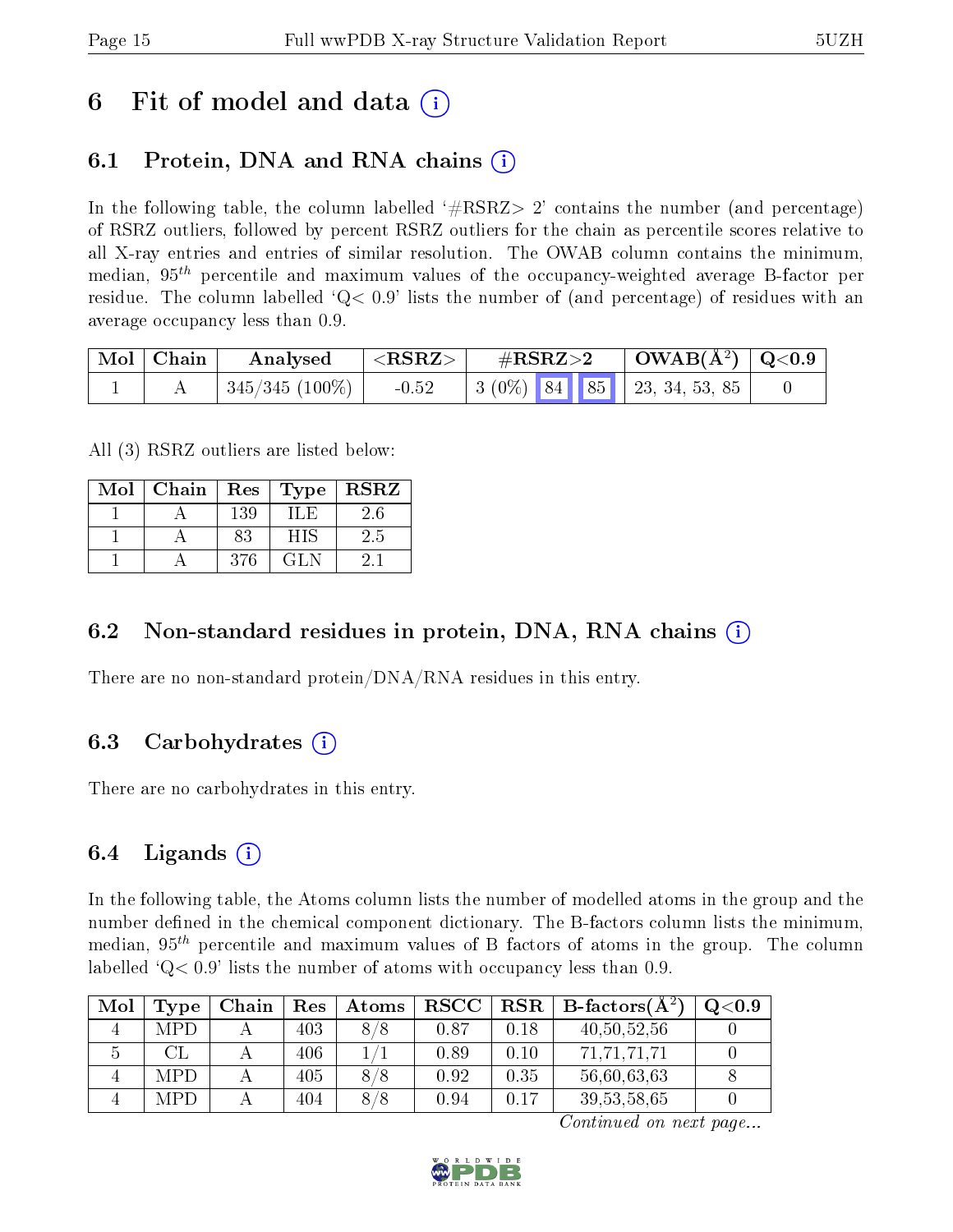Continued from previous page...

| $\vert$ Mol $\vert$ Type $\vert$ |  |       |      |          | Chain   Res   Atoms   RSCC   RSR   B-factors $(A^2)$ | $\mid$ Q<0.9 |
|----------------------------------|--|-------|------|----------|------------------------------------------------------|--------------|
| N A P                            |  | 48/48 | 0.98 | 0.09     | 22, 31, 36, 38                                       |              |
| GDP                              |  | 28/28 | 0.98 | $0.09\,$ | 22, 30, 43, 48                                       |              |

The following is a graphical depiction of the model fit to experimental electron density of all instances of the Ligand of Interest. In addition, ligands with molecular weight  $> 250$  and outliers as shown on the geometry validation Tables will also be included. Each fit is shown from different orientation to approximate a three-dimensional view.